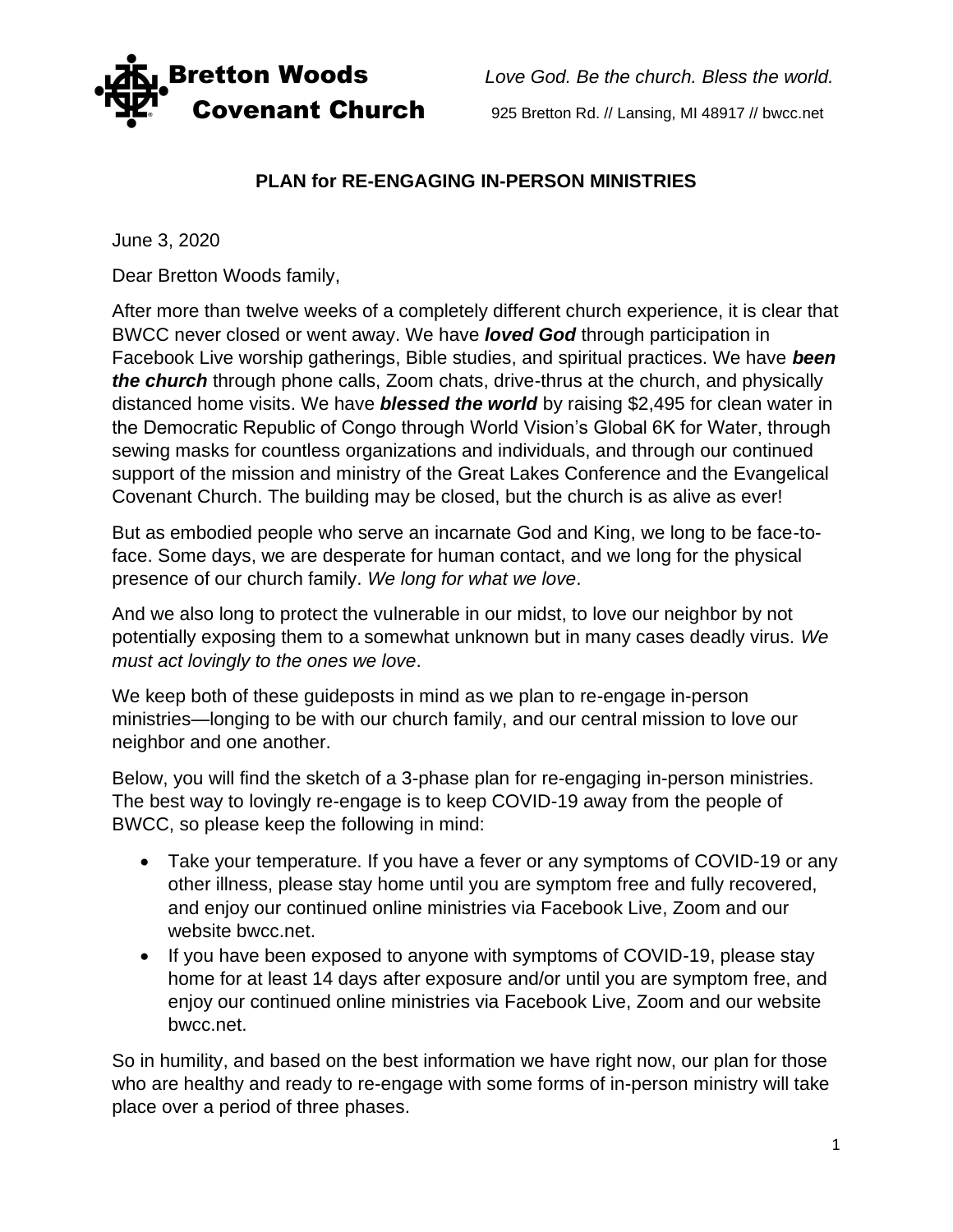

**Bretton Woods** *Love God. Be the church. Bless the world.* 

## *PHASE 1*

What: *Permission for small groups of 10 or less to gather.* In this phase, you may gather in small groups in your homes for Bible studies, meals, or to participate in our online services or studies.

When: Small groups of 10 or less can begin meeting in homes right now, and we ask you to consider risk factors and maintain 6-foot physical distancing precautions when doing so. Now that Michigan's stay-at-home order has been lifted, small groups of ten or less can begin using the church basement and after notifying Pastor Andrew and/or members of the BWCC Leadership Team.

## *PHASE 2*

What: *Permission for a limited gathering in the sanctuary on Sunday for a worship service only, while we continue to stream gatherings on Facebook Live and bwcc.net for everyone else.*

In this phase, roughly 25 family units will be able to gather in the sanctuary for the Sunday worship gathering. Ushers will direct you to seating areas marked out on the pews to allow for safe physical distancing. People may enter the building 15 minutes before the service begins and will be asked to leave shortly after the conclusion of the worship gathering. The wearing of protective masks will be the norm in Phase 2, and masks will be made available for those who don't have one to wear during the worship gathering. During phase 2, there will be no pre-service classes, Nursery or Children's Church, or Fellowship time after the gathering.

When: Once government restrictions have been lifted and churches are allowed to publicly gather again, we will initiate a minimum 4 week waiting period to assess the situation in our area, giving special attention to churches and other public gatherings that decide to re-engage right away, This means if restrictions were lifted today, June 3, (*and to be clear, they are not*), the *very earliest* we would move into Phase 2 would be 4 weeks later, which would be Sunday, July 5. Once restrictions are eventually lifted, by the end of 4 weeks, the Leadership Team will discern and decide whether we will enter Phase 2 right after that 4 weeks, or if we think it wise to delay.

## *PHASE 3*

What: *Relaxing Sunday worship gathering restrictions and re-engaging in-person children & youth ministries and food & fellowship ministries with updated safety procedures.*